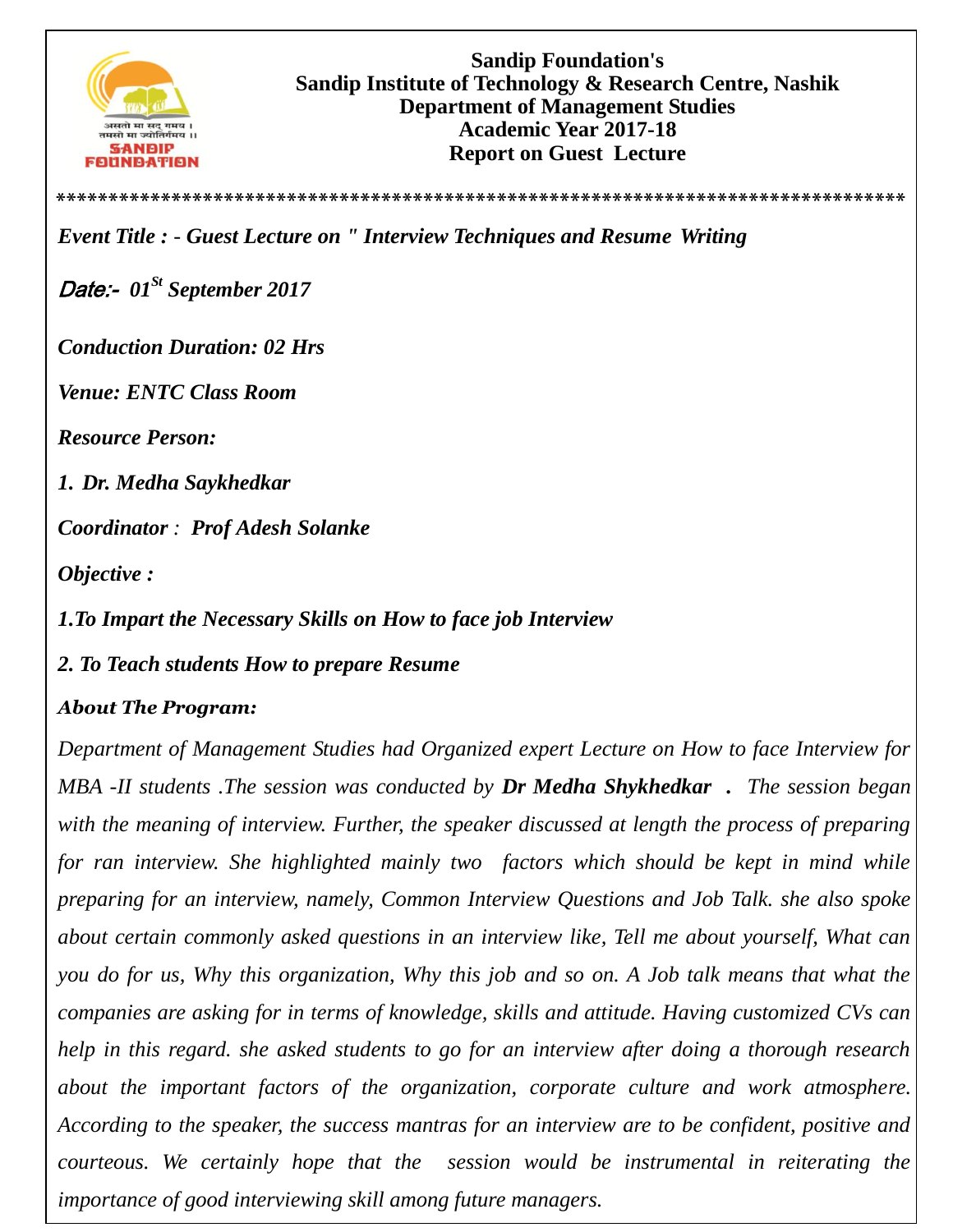## *Outcome:*

*1.Students were able to upgrade themselves & are ready to face the Job Interview 2.Students got clear cut view about the what content a Resume must have Photograph:*

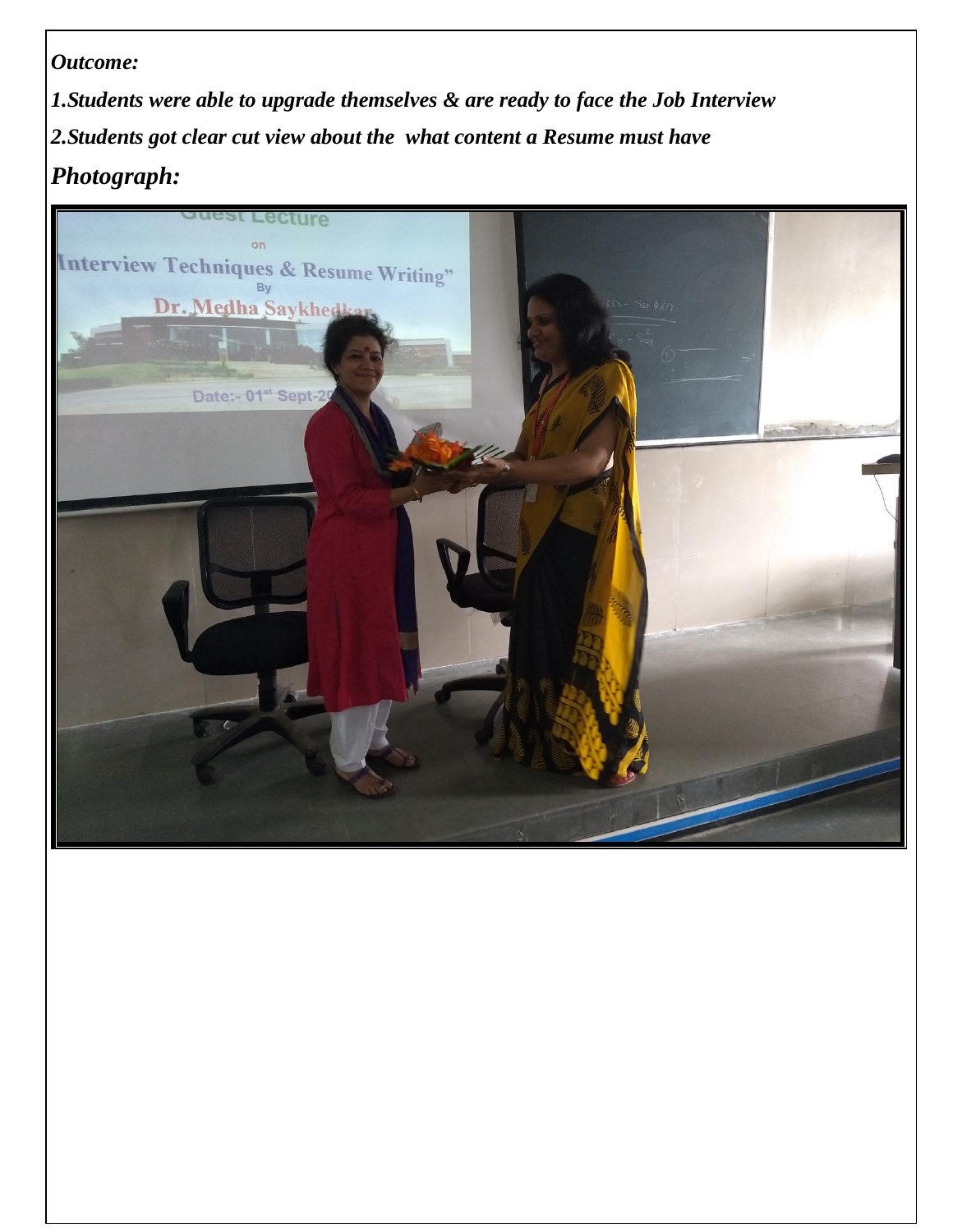